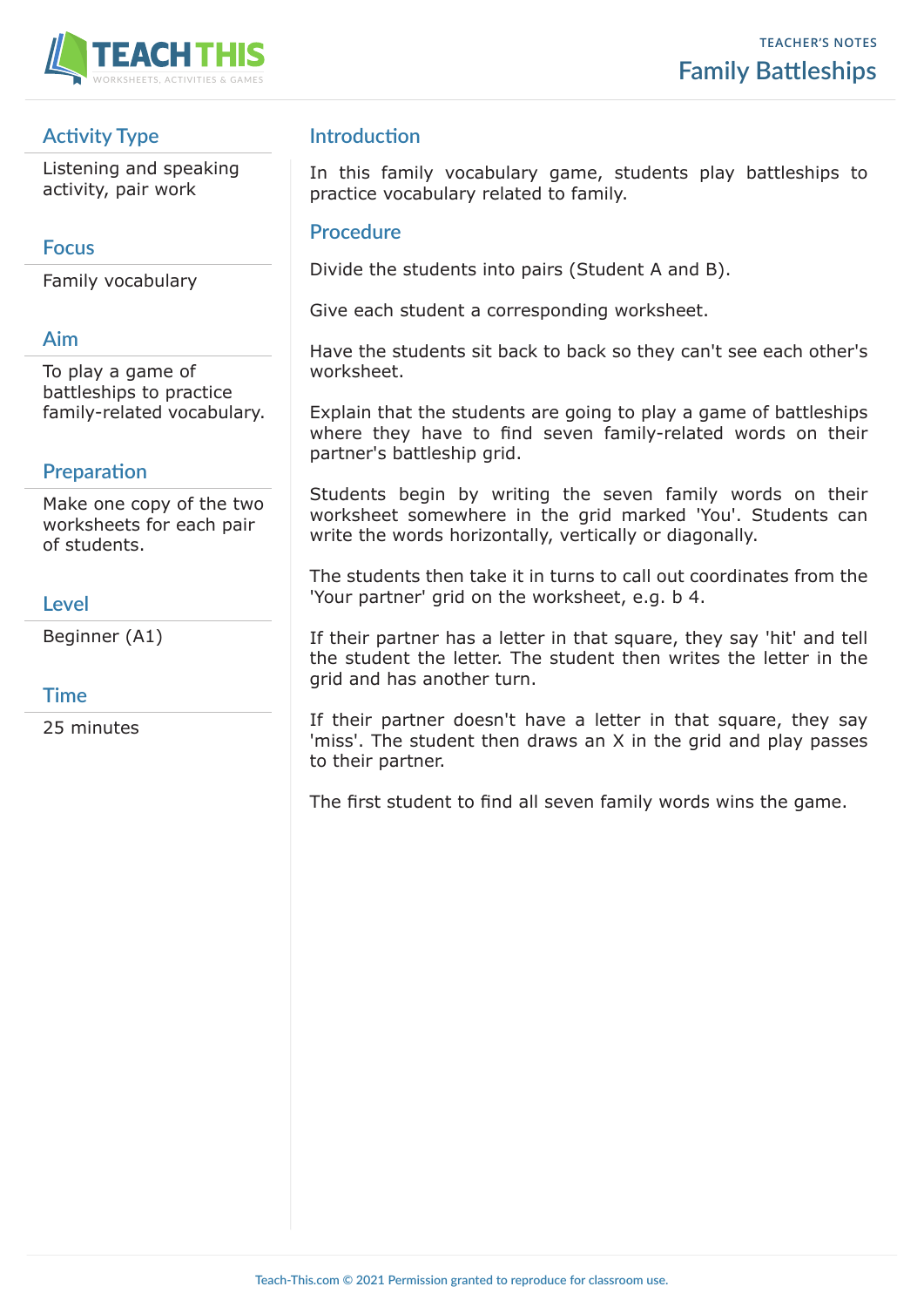

### **Student A**



Now, play a game of battleships and try to find seven words related to family in your partner's grid.

### **Your partner**